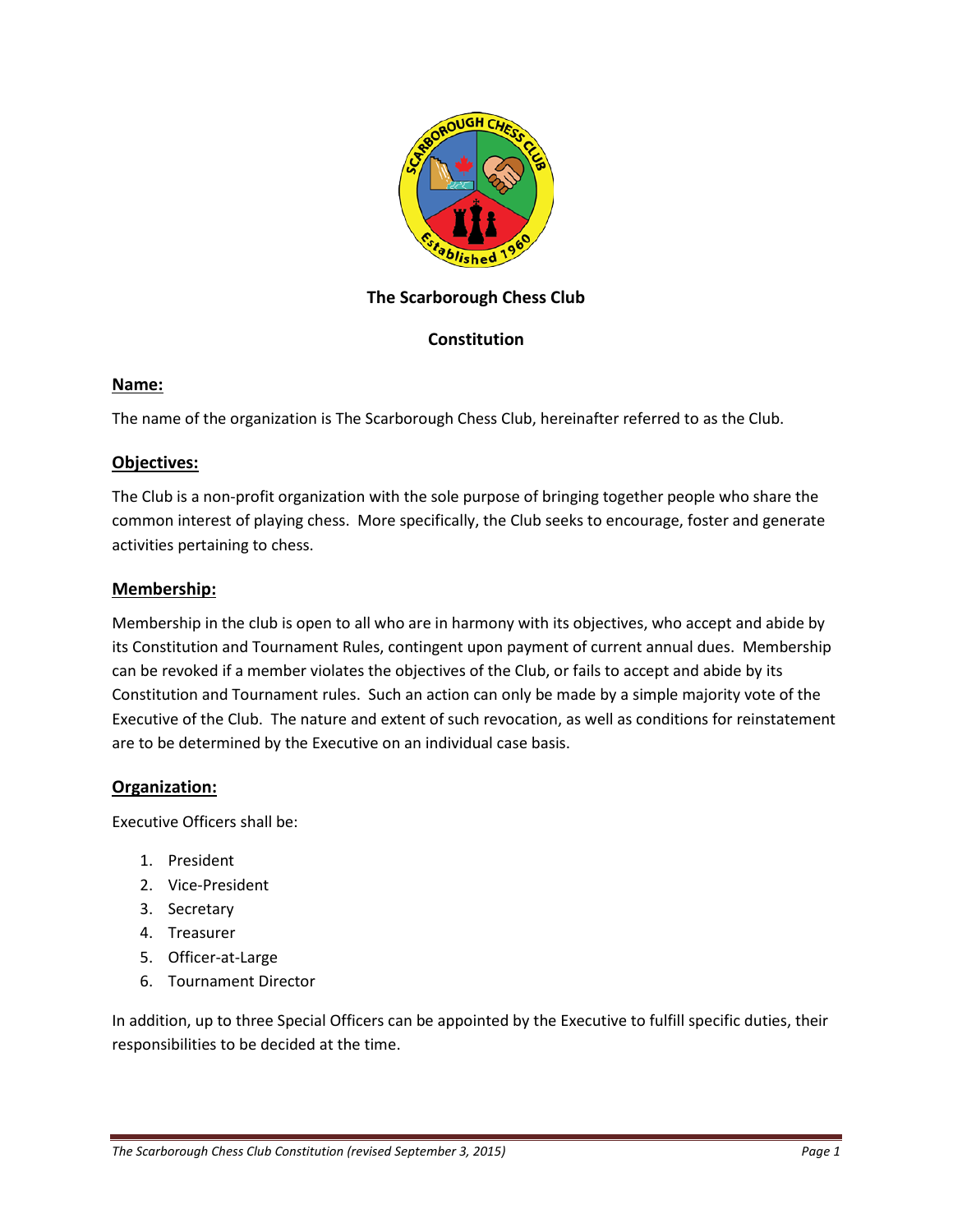Special Officers have equal voting privileges in all Club affairs, except when being appointed by the Executive at the annual Club meeting, and if there is a Club Manager, s/he shall not have voting privileges on any motion concerning his/her remuneration.

# **Elections:**

The Executive shall be elected at the Annual Club meeting, held in the month of September of each year at the Club. Voting shall take the form of majority hand approval from the members present, except in the case of voting for Executive Officers which shall be in the form of a secret ballot. Should a vacancy occur between elections, it shall be filled by a majority vote of the Executive and Special Officers.

## **Proxies:**

Any member who is unable to be personally present at the Annual Club meeting may appoint any person to act as his/her proxy. No person shall act as proxy for more than one member. Signed submitted proxies will be accepted.

# **Term of Office:**

The Executive and Special Officers shall hold office for one year, until the next Annual meeting of the Club.

## **Duties of Executive Officers:**

| President:      | S/he shall be the chief executive officer of the Club, presiding over all<br>meetings of the Club and the Executive. S/he shall supervise the conduct of<br>all Club affairs not otherwise delegated, but cannot make unilateral<br>decisions without consulting the other members of the Executive. In<br>matters where immediate decisions must be made, s/he is empowered to<br>exercise his/her discretion, with the proviso that his/her decision must be<br>subsequently ratified by the Executive. |
|-----------------|-----------------------------------------------------------------------------------------------------------------------------------------------------------------------------------------------------------------------------------------------------------------------------------------------------------------------------------------------------------------------------------------------------------------------------------------------------------------------------------------------------------|
| Vice-President: | S/he shall assist the President in the discharge of his/her duties and shall<br>perform the duties of the President if and when the President is unable to<br>perform them, owing to some temporary incapacity.                                                                                                                                                                                                                                                                                           |
| Secretary:      | S/he shall perform those duties incidental to the offices of a recording<br>secretary, a corresponding secretary, and a general secretary.                                                                                                                                                                                                                                                                                                                                                                |
| Treasurer:      | S/he shall keep the general books of account of the Club, in which shall be<br>recorded all receipts and disbursements. S/he shall have custody of all<br>books of account, including bank books, cancelled cheques, vouchers,<br>statements, and other documents pertaining to the general bank accounts<br>of the Club. The Treasurer shall, as requested by the President or other<br>member of the Executive, provide information about the financial affairs of                                      |